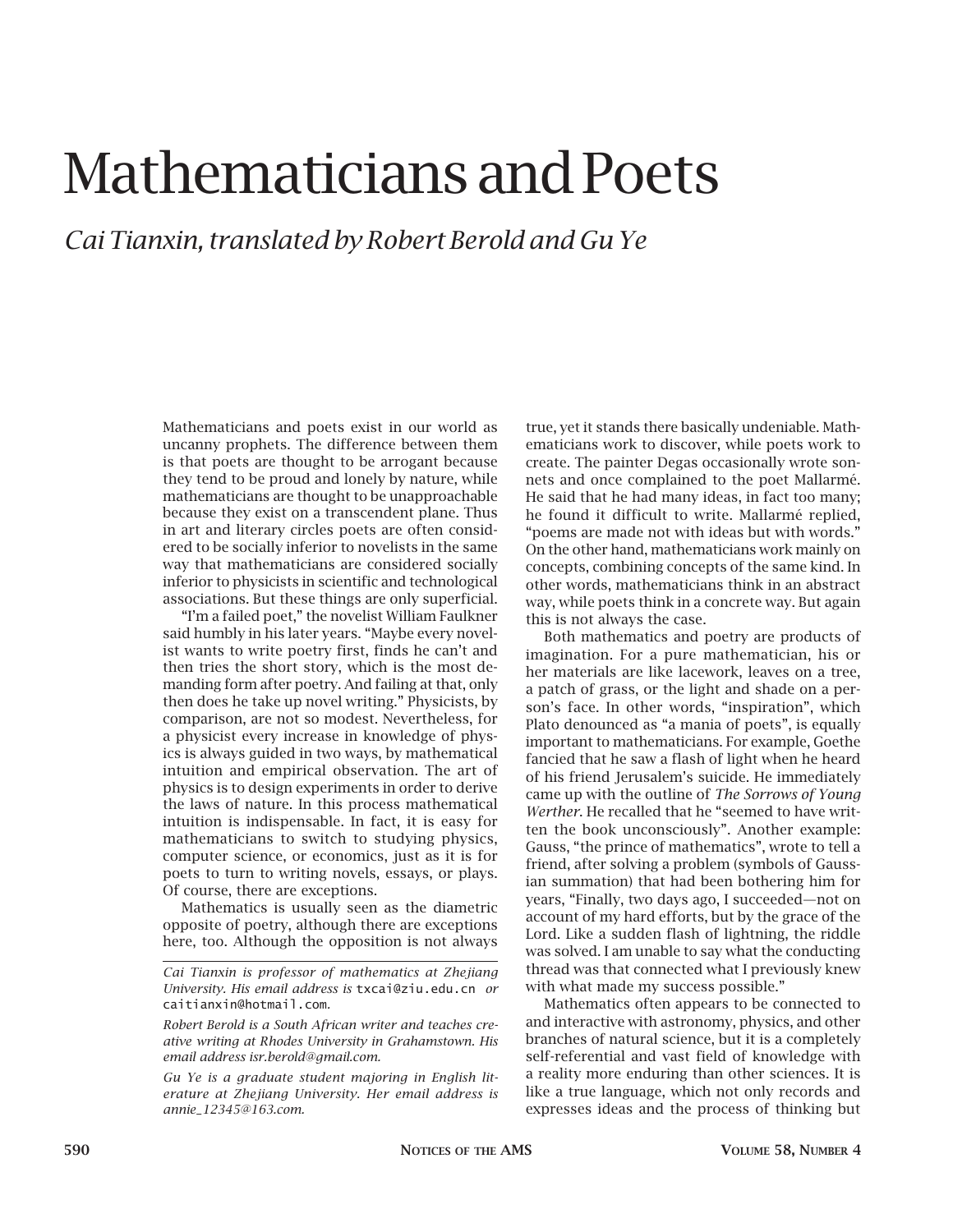also creates itself through poets and writers. It could be said that mathematics and poetry are the freest intellectual activities of human beings. The Hungarian mathematician Paul Turàn maintained that "Our mathematics is a strong fortress." His words correspond to Faulkner's "People will never be destroyed as long as they yearn for freedom," referring to creative writing.

Through years of study and practice, I have come to believe that the process of mathematical research is more or less an exercise or an appreciation of intelligence. This is perhaps one of the main reasons for its great charm. I fully understand what the philosopher George Santayana said in his later years: "If my teachers had begun by telling me that mathematics was pure play with presuppositions, and wholly in the air, I might have become a good mathematician, because I am happy enough in the realm of essence." Of course, I cannot rule out the possibility that a great thinker can yield to the intellectual fashions of his times as a man or a woman can do to fashions in dress.

Compared with other disciplines, mathematics is often an undertaking for the younger. The Fields Medal, the most renowned mathematical prize, goes only to mathematicians under forty. Riemann died at forty, Pascal at thirty-nine, Ramanujan at thirty-three, Eisenstein at twenty-nine, Abel at twenty-seven, and Galois at twenty; by the time they died they had all left their deep traces on the history of mathematics. Some mathematicians, such as Newton and Gauss, lived long lives, but they completed their major work in their youth. Of course, there are exceptions here, too.

Likewise we can draw up a long list of poets who died young: Pushkin, Lorca, and Apollinaire died at thirty-eight, Rimbaud at thirty-seven, Wilde at thirty-four, Mayakovsky at thirty-two, Plath at thirty-one, Shelley and Yesenin at thirty, Novalis at twenty-nine, Keats and Petofi at twenty-six, $<sup>1</sup>$  and</sup> Lautréamont at twenty-four. Whereas if we look at painting, Gauguin, Rousseau, and Kandinsky began their artistic careers after they turned thirty. Thus, more often than other servants of creation, poets and mathematicians tend to burn up the flower of their talent in the midst of their youth. Poets may destroy the shapes common to the forms of their predecessors in order to renew the form and language; mathematicians may be, by the nature of their industry, more prone to continuity. Again, there are exceptions.

The language of poets is renowned for its conciseness. Ezra Pound is praised as a master of the concise; no one seems to do better than he in this regard. But the language of mathematicians is also noted for its conciseness. The British writer Jerome K. Jerome gave an example, as follows:

> *When a twelfth-century youth fell in love he did not take three paces backward, gaze into her eyes, and tell her she was too beautiful to live. And if, when he got out, he met a man and broke his head the other man's head, I mean—then that proved that his—the first fellow's—girl was a pretty girl. But if the other fellow broke his head—not his own, you know, but the other fellow's—the other fellow to the second fellow, that is…*

As he goes on to say, this interminable paragraph would be very succinct if expressed in mathematical symbols, although it would be less amusing:

## *If A broke B's head, then A's girl was a pretty girl; but if B broke A's head, then A's girl wasn't a pretty girl, but B's girl was.*

The language of mathematicians is universal. Goethe joked that mathematicians are like the French, who can translate whatever you say into their own language and turn it immediately into something totally new. We have been taught that a branch of science is truly developed only when it is able to make use of mathematics. In the same way, poetry is a common key factor of all the arts. It can be said that every work of art needs "poetic flavor". Mozart had a reputation as "the poet of music" and Chopin as "the poet of the piano". It's not difficult to imagine the striking symmetry between a beautiful mathematical formula in a scientific paper and several brilliant lines of poetry in an essay or a speech.

Now let's come back to the proposition stated at the beginning of this essay. Freud said, "Everywhere I go, I find that a poet has been there before me." This remark was taken up by Breton, the leader of surrealism, as a golden rule. Novalis asserted, "Poetry is very similar to prophecy in its significance. Generally, poems are like the intuitions of prophets. Poets—prophets—reveal the secrets of a strange and wondrous world with magic lines and images." Therefore a poet of integrity will inevitably violate the interests of those in power. Plato accused poets of being the enemies of truth and their poetry of spreading mental poison.2 On the other hand, pure mathematics,

<sup>1</sup>*The Hungarian poet Petofi disappeared in a battle against the Russian-Austria alliance in 1849. He was considered to "have died at the points of the lances of Cossack soldiers" until the end of the nineteenth century, when Russian researchers found in archives that he had actually been taken to Siberia as a prisoner of war and died there of tuberculosis in 1856. He would therefore have been thirty-three when he died.*

<sup>2</sup>*Plato was always precise in his diction. In his last work he described those who ignored the importance of mathematics in the pursuing of ideals as "piggish".*